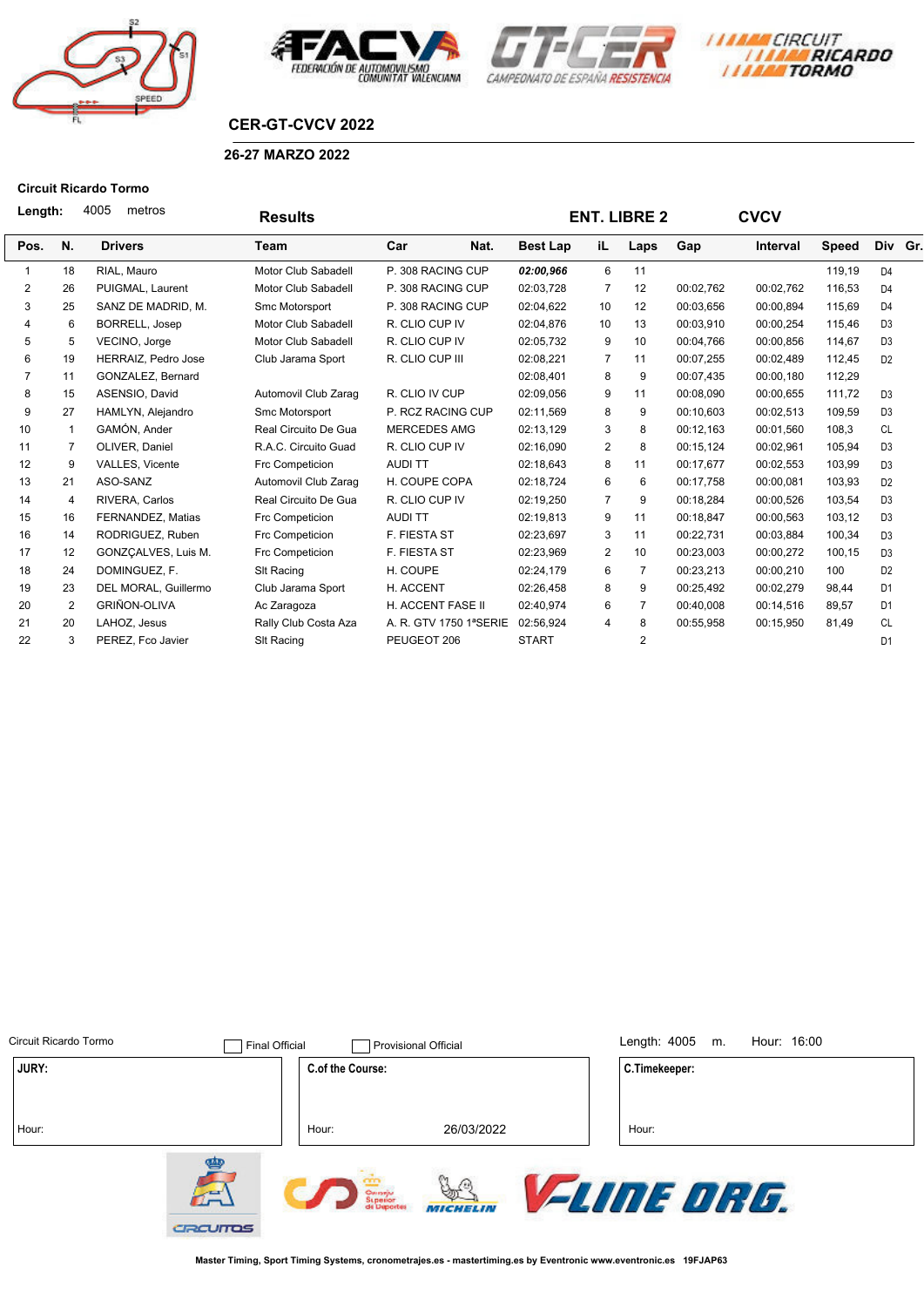



*I MARA CIRCUIT<br>I MARA RICARDO* 

**Circuit Ricardo Tormo**

**Circuit Ricardo Tormo** 26-27 MARZO 2022

PEED

*CER-GT-CVCV 2022*

### **ANALYSIS / SECTORS ENT. LIBRE 2 CVCV**

|              |                    | GAMÓN, Ander                                   |                                            |                               | Real Circuito De Gua                    |                     |                 |    | 2 02:06,224                |                            |                   | 00:29,703 00:33,544 00:28,788 00:34,189                                            |                                                         | 171,88              | 16:04:43                    |
|--------------|--------------------|------------------------------------------------|--------------------------------------------|-------------------------------|-----------------------------------------|---------------------|-----------------|----|----------------------------|----------------------------|-------------------|------------------------------------------------------------------------------------|---------------------------------------------------------|---------------------|-----------------------------|
|              | 1                  |                                                |                                            | P.Vmax: 5                     |                                         | T. Ideal: 02:11,956 |                 |    | 3 02:06,448                |                            |                   | 00:29,747 00:33,393 00:28,602 00:34,706                                            |                                                         | 172,80              | 16:06:49                    |
|              | Lap Time           | Sector 1                                       | Sector 2                                   | Sector 3 Sector 4             |                                         | V.Max               | Hour            | 4  | 02:05,552                  |                            |                   | 00:28,664 00:33,803 00:28,748 00:34,337                                            |                                                         | 172,80              | 16:08:55                    |
| 1            | <b>PIT</b>         |                                                | 07:33,524 00:38,281 00:35,471 00:53,168    |                               |                                         |                     | 16:09:40        | 5  | PIT                        |                            |                   | 00:28,986 00:33,942 00:30,168 00:48,195                                            |                                                         | 172,80              | 16:11:16                    |
|              | 2 06:26,561        |                                                | 04:36,652 00:37,831 00:32,048 00:40,030    |                               |                                         |                     | 16:16:06        | 6  | 04:49,150                  |                            |                   | 03:04,053 00:37,927 00:30,144 00:37,026                                            |                                                         |                     | 16:16:05                    |
| 3            | 02:13,129          |                                                | 00:30.694 00:35,290 00:30,647 00:36,498    |                               |                                         |                     | 162,41 16:18:19 |    | 02:06,950                  |                            |                   | 00:30,029 00:33,859 00:28,884 00:34,178                                            |                                                         |                     | 163,64 16:18:12             |
| 4            | 02:14,497          |                                                | 00:30,041 00:35,970 00:30,664 00:37,822    |                               |                                         |                     | 170,08 16:20:34 |    | 8 02:14,903                |                            |                   | 00:29.214 00:42.454 00:28.996 00:34.239                                            |                                                         | 174,66              | 16:20:27                    |
| 5            | 02:14,822          |                                                | 00:29,970 00:35,628 00:30,982 00:38,242    |                               |                                         |                     | 177,53 16:22:49 | 9  | 02:06,804                  |                            |                   | 00:29,068 00:33,437 00:29,069 00:35,230                                            |                                                         | 171,88              | 16:22:34                    |
| 6            | 02:14,467          |                                                | 00:29,638 00:35,840 00:31,413 00:37,576    |                               |                                         |                     | 168,75 16:25:03 | 10 | 02:04,876                  |                            |                   | 00:29,289 00:32,895 00:29,041 00:33,651                                            |                                                         | 173,26              | 16:24:39                    |
|              | 7 02:17,493        |                                                | 00:29,521 00:36,031 00:32,409 00:39,532    |                               |                                         | 173,26              | 16:27:21        |    | 11 02:13,682               |                            |                   | 00:29,919 00:33,450 00:28,730 00:41,583                                            |                                                         | 173,26              | 16:26:52                    |
|              | 8 PIT              |                                                | 00:30,985 00:39,050 00:33,882 00:52,667    |                               |                                         |                     | 174,66 16:29:57 |    | 12 02:07,677               |                            |                   | 00:29,372 00:33,265 00:29,942 00:35,098                                            |                                                         | 170,08              | 16:29:00                    |
|              |                    |                                                |                                            |                               |                                         |                     |                 |    | 13 02:08,865               |                            |                   | 00:30,938 00:34,156 00:29,186 00:34,585                                            |                                                         | 173,73              | 16:31:09                    |
|              | $\overline{2}$     | <b>GRIÑON-OLIVA</b>                            |                                            |                               | Ac Zaragoza                             |                     |                 |    |                            | OLIVER, Daniel             |                   |                                                                                    | R.A.C. Circuito Guad                                    |                     |                             |
|              |                    |                                                |                                            | P.Vmax: 20                    |                                         | T. Ideal: 02:38,493 |                 |    | 7                          |                            |                   | P.Vmax: 12                                                                         |                                                         | T. Ideal: 02:14,431 |                             |
|              | Lap Time           |                                                | Sector 1 Sector 2 Sector 3 Sector 4        |                               |                                         | V.Max               | Hour            |    | Lap Time                   | Sector 1                   | Sector 2          | Sector 3 Sector 4                                                                  |                                                         | V.Max               | Hour                        |
|              | PIT                |                                                | 10:05.425  01:01.381  00:51.584  01:07.180 |                               |                                         |                     | 16:13:05        | 1  | <b>START</b>               | 01:16,160                  |                   | 00:38,670 00:33,890 00:37,264                                                      |                                                         |                     | 16:03:05                    |
|              | 2 03:30,156        |                                                | 01:09,976 00:50,143 00:40,837 00:49,200    |                               |                                         |                     | 16:16:35        |    | 2 02:16,090                |                            |                   | 00:31,491 00:35,860 00:30,935 00:37,804                                            |                                                         | 168,31              | 16:05:21                    |
| 3            | 02:50,422          |                                                | 00:37,021 00:42,411 00:43,366 00:47,624    |                               |                                         |                     | 131,98 16:19:25 |    | 3 02:19,091                |                            |                   | 00:31,928 00:36,719 00:32,143 00:38,301                                            |                                                         | 167,44              | 16:07:40                    |
|              | 4 03:05,523        |                                                | 00:36,872 01:01,843 00:41,728 00:45,080    |                               |                                         |                     | 139,96 16:22:31 | 4  | PIT                        |                            |                   | 00:31,005 00:35,824 00:33,846 00:45,979                                            |                                                         | 166,15              | 16:10:07                    |
| 5            | 02:45,512          |                                                | 00:38.768 00:44.505 00:38.749 00:43.490    |                               |                                         |                     | 145,62 16:25:16 |    | 5 06:01,978                |                            |                   | 04:14,828 00:37,162 00:32,485 00:37,503                                            |                                                         |                     | 16:16:09                    |
|              | $6\quad 02:40,974$ |                                                | 00:35,441 00:42,549 00:37,540 00:45,444    |                               |                                         |                     | 144,97 16:27:57 |    | 6 02:34,929                |                            |                   | 00:30.983 00:53.837 00:32.535 00:37.574                                            |                                                         |                     | 170,08 16:18:44             |
|              | 7 PIT              |                                                | 00:35,974 00:42,022 00:40,369 00:54,818    |                               |                                         |                     | 143,68 16:30:50 |    | 7 PIT                      |                            |                   | 00:30,539 01:04,704 00:31,719 00:45,155                                            |                                                         | 167,01              | 16:21:36                    |
|              |                    | PEREZ, Fco Javier                              |                                            | <b>SIt Racing</b>             |                                         |                     |                 |    | 8 09:14,178                |                            |                   | 07:28,543 00:37,518 00:30,984 00:37,133                                            |                                                         |                     | 16:30:50                    |
|              | 3                  |                                                |                                            | P. Vmax: 21                   |                                         | T. Ideal: 10:32,747 |                 |    |                            | <b>VALLES, Vicente</b>     |                   |                                                                                    | Frc Competicion                                         |                     |                             |
|              | Lap Time           | Sector 1                                       |                                            | Sector 2 Sector 3 Sector 4    |                                         | V.Max               | Hour            |    | 9                          |                            |                   | <b>P.Vmax: 11</b>                                                                  |                                                         | T. Ideal: 02:17,393 |                             |
| $\mathbf{1}$ | PIT                |                                                | 08:14,278 00:45,169 00:37,638 01:06,093    |                               |                                         |                     | 16:10:42        |    |                            |                            |                   |                                                                                    |                                                         |                     |                             |
|              | 2 PIT              |                                                |                                            |                               | 17:50,706 00:44,201 00:38,857 00:56,630 |                     | 144,64 16:30:53 |    | Lap Time                   | Sector 1                   | Sector 2 Sector 3 |                                                                                    | Sector 4                                                | V.Max               | Hour                        |
|              |                    | <b>RIVERA, Carlos</b>                          |                                            |                               | Real Circuito De Gua                    |                     |                 |    | <b>START</b>               |                            |                   | 01:10,230 00:38,690 00:32,720 00:39,291                                            |                                                         |                     | 16:03:00                    |
|              | 4                  |                                                |                                            |                               |                                         |                     |                 |    | 2 02:20,244                |                            |                   | 00:32,184 00:37,122 00:32,861 00:38,077                                            |                                                         | 170,08              | 16:05:20                    |
|              |                    |                                                |                                            |                               |                                         |                     |                 |    |                            |                            |                   |                                                                                    |                                                         |                     |                             |
|              |                    |                                                |                                            | P.Vmax: 13                    |                                         | T. Ideal: 02:18,140 |                 |    | 3 02:21,492                |                            |                   | 00:31,940 00:38,546 00:33,467 00:37,539                                            |                                                         | 172,34              | 16:07:42                    |
|              | Lap Time           | Sector 1                                       |                                            | Sector 2 Sector 3 Sector 4    |                                         | V.Max               | Hour            |    | 4 PIT                      |                            |                   | 00:32,194 00:38,607 00:31,632 00:53,015                                            |                                                         | 171,88              | 16:10:17                    |
|              | <b>START</b>       |                                                | 05:46,555 00:43,085 00:36,788 00:41,914    |                               |                                         |                     | 16:07:47        | 5  | 06:15,348                  |                            |                   | 04:21,693 00:38,265 00:33,020 00:42,370                                            |                                                         |                     | 16:16:33                    |
| 2            | PIT                |                                                | 00:34,493 00:38,732 00:35,336 01:02,804    |                               |                                         |                     | 151,40 16:10:39 | 6  | 02:21,098                  |                            |                   | 00:31,696 00:38,759 00:33,112 00:37,531                                            |                                                         | 164,89              | 16:18:54                    |
| 3            | 06:29,646          |                                                | 04:35,351 00:39,999 00:34,816 00:39,480    |                               |                                         |                     | 16:17:08        | 7  | 02:19,686                  |                            |                   | 00:31,108 00:38,303 00:32,545 00:37,730                                            |                                                         | 171,88              | 16:21:13                    |
|              | 4 02:24,300        |                                                | 00:32,787 00:37,520 00:33,589 00:40,404    |                               |                                         |                     | 165,73 16:19:33 | 8  | 02:18,643                  |                            |                   | 00:31,556 00:37,170 00:32,385 00:37,532                                            |                                                         | 172,34              | 16:23:32                    |
| 5            | 02:25,495          |                                                | 00:31,934 00:40,759 00:32,777 00:40,025    |                               |                                         | 167,88              | 16:21:58        |    | 9 02:20,006                |                            |                   | 00:31,175 00:37,668 00:32,879 00:38,284                                            |                                                         | 170,08              | 16:25:52                    |
| 6            | 02:20,957          |                                                | 00:31,726 00:36,242 00:33,161 00:39,828    |                               |                                         |                     | 156,52 16:24:19 |    | 10 02:24,494               |                            |                   | 00:33,937 00:39,348 00:32,783 00:38,426                                            |                                                         | 169,63              | 16:28:17                    |
|              | 02:19.250          |                                                | 00:30,798 00:37,113 00:32,998 00:38,341    |                               |                                         |                     | 168,75 16:26:38 |    | 11 PIT                     |                            |                   | 00:37,676 00:37,832 00:38,193 00:51,564                                            |                                                         |                     | 162,81 16:31:02             |
|              | 02:19,640          |                                                | 00:31,068 00:36,386 00:33,863 00:38,323    |                               |                                         | 168,31              | 16:28:58        |    |                            | <b>GONZALEZ, Bernard</b>   |                   |                                                                                    | Frc Competición                                         |                     |                             |
|              | 9 02:23,729        |                                                | 00:32,561 00:39,104 00:33,007 00:39,057    |                               |                                         |                     | 165,31 16:31:22 |    | 11                         |                            |                   | P.Vmax: 2                                                                          |                                                         | T. Ideal: 02:06,939 |                             |
|              |                    | VECINO, Jorge                                  |                                            |                               | Motor Club Sabadell                     |                     |                 |    | Lap Time                   | Sector 1                   | Sector 2          | Sector 3 Sector 4                                                                  |                                                         | V.Max               | Hour                        |
|              | 5                  |                                                |                                            | P.Vmax: 7                     |                                         | T. Ideal: 02:04,414 |                 |    | 1 START                    |                            |                   | 01:30.520 00:39.490 00:36.230 00:39.302                                            |                                                         |                     | 16:03:25                    |
|              | Lap Time           | Sector 1 Sector 2 Sector 3 Sector 4 V.Max Hour |                                            |                               |                                         |                     |                 |    | 2 02:20,564                |                            |                   |                                                                                    | 00:33,160 00:37,252 00:33,433 00:36,719 164,47 16:05:45 |                     |                             |
| 1.           | <b>START</b>       |                                                | 01:11,200 00:36,280 00:32,180 00:35,770    |                               |                                         |                     | 16:02:55        |    | 3 02:18,917                |                            |                   | 00:31,669 00:36,349 00:32,628 00:38,271                                            |                                                         |                     | 191,15 16:08:04             |
|              | 2 02:10,112        |                                                | 00:30,058 00:34,441 00:29,978 00:35,635    |                               |                                         |                     | 171,88 16:05:05 |    | 4 PIT                      |                            |                   | 00:29,885 00:35,115 00:31,729 00:53,381                                            |                                                         |                     | 188,37 16:10:34             |
|              | 3 02:09,248        |                                                | 00:29.977 00:34.438 00:29.671 00:35.162    |                               |                                         |                     | 175,14 16:07:14 |    | 5 08:15,875                |                            |                   | 06:29.090 00:36.513 00:32.403 00:37.869                                            |                                                         |                     | 16:18:50                    |
| 4            | PIT                |                                                |                                            | 08:13,583 00:37,328 00:46,244 |                                         |                     | 174,66 16:16:51 |    | 6 02:16,943                |                            |                   | 00:30,964 00:38,097 00:31,596 00:36,286                                            |                                                         |                     | 192,86 16:21:07             |
| 5            | 03:41,969          |                                                | 02:00,630 00:35,276 00:29,824 00:36,239    |                               |                                         |                     | 16:20:33        |    | 7 02:08,724                |                            |                   | 00:29,502 00:33,840 00:30,208 00:35,174                                            |                                                         |                     | 188,92 16:23:16             |
| 6            | 02:08,250          |                                                | 00:29.614 00:33.672 00:29.825 00:35.139    |                               |                                         |                     | 171,88 16:22:41 |    | 8 02:08,401                |                            |                   | 00:28,741 00:34,913 00:30,236 00:34,511                                            |                                                         |                     | 191,15 16:25:24             |
| 7            | 02:08,893          |                                                | 00:30,062 00:35,353 00:29,105 00:34,373    |                               |                                         |                     | 173,26 16:24:50 |    | 9 PIT                      |                            |                   | 00:28,740 00:34,663 00:29,848 00:49,140                                            |                                                         |                     | 192,86 16:27:47             |
| 8            | 02:06,897          |                                                | 00:28,737 00:32,928 00:28,501 00:36,731    |                               |                                         |                     | 173,26 16:26:57 |    |                            | <b>GONZÇALVES, Luis M.</b> |                   |                                                                                    | Frc Competicion                                         |                     |                             |
| 9            | 02:05,732          |                                                | 00:29,623 00:33,360 00:28,486 00:34,263    |                               |                                         |                     | 171,88 16:29:03 |    | 12                         |                            |                   | P.Vmax: 17                                                                         |                                                         | T. Ideal: 02:21,556 |                             |
|              | 10 02:07,732       |                                                | 00:29,980 00:34,866 00:28,529 00:34,357    |                               |                                         |                     | 173,73 16:31:11 |    | Lap Time                   | Sector 1                   | Sector 2          | Sector 3 Sector 4                                                                  |                                                         | V.Max               | Hour                        |
|              |                    | <b>BORRELL, Josep</b>                          |                                            |                               | Motor Club Sabadell                     |                     |                 |    |                            |                            |                   |                                                                                    |                                                         |                     |                             |
|              | 6                  |                                                |                                            | P.Vmax: 9                     |                                         | T. Ideal: 02:03,812 |                 |    | <b>START</b>               |                            |                   | 01:26,520 00:41,810 00:35,525 00:42,716<br>00:35,154 00:37,621 00:32,119 00:39,075 |                                                         |                     | 16:03:26<br>137,00 16:05:50 |
|              | Lap Time           | Sector 1                                       | Sector 2                                   | Sector 3 Sector 4             |                                         | V.Max               | Hour            |    | 2 02:23,969<br>3 02:27,076 |                            |                   | 00:36,681 00:38,499 00:32,627 00:39,269                                            |                                                         |                     | 151,05 16:08:17             |
|              | 1 START            |                                                | 00:56,146 00:34,854 00:30,560 00:35,670    |                               |                                         |                     | 16:02:36        |    | 4 PIT                      |                            |                   | 00:32,741 00:39,058 00:40,162 00:57,157                                            |                                                         |                     | 155,40 16:11:06             |

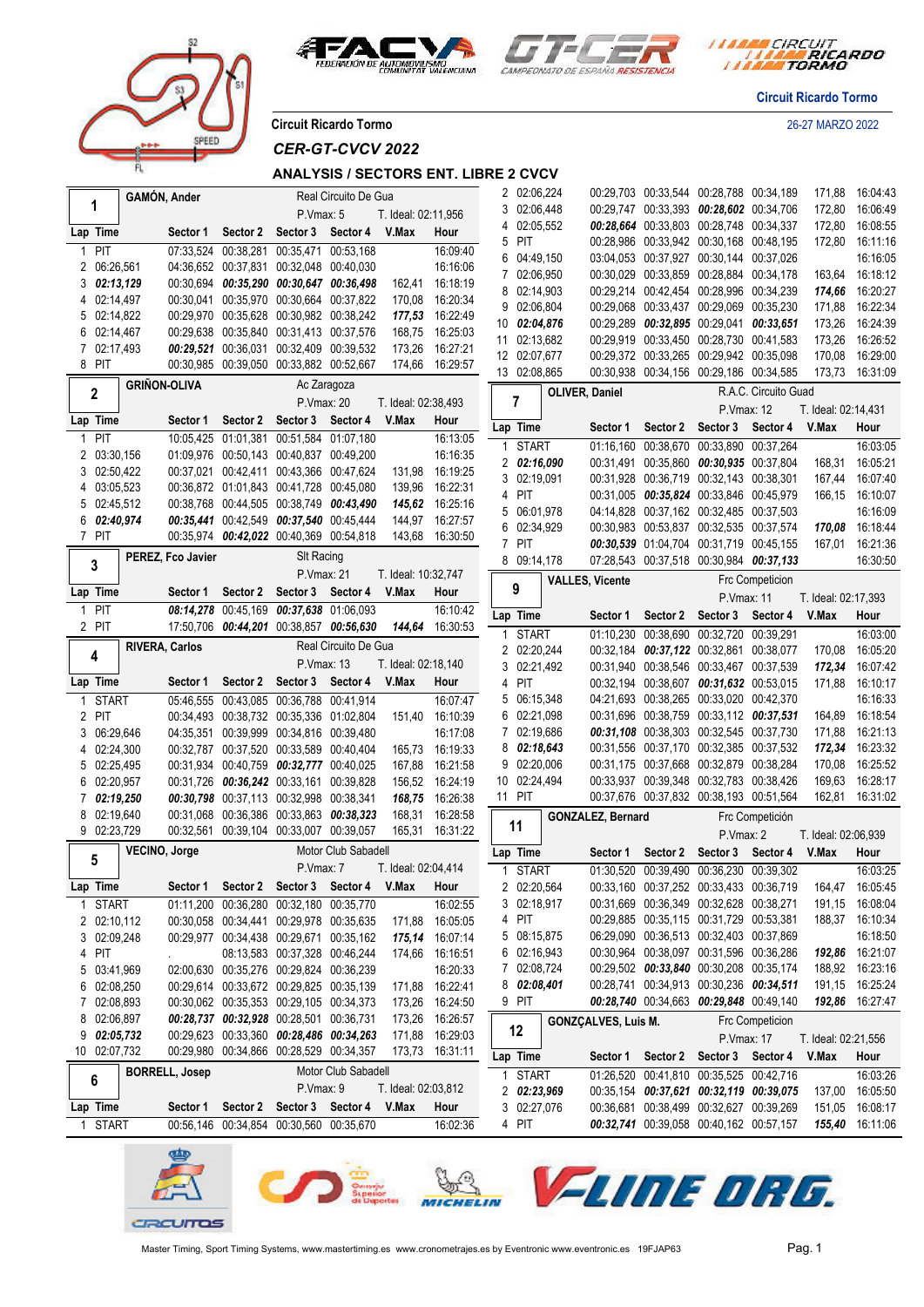





*I MARA CIRCUIT<br>I MARA RICARDO* 

**Circuit Ricardo Tormo**

**Circuit Ricardo Tormo** 26-27 MARZO 2022

# *CER-GT-CVCV 2022*

#### **ANALYSIS / SECTORS ENT. LIBRE 2 CVCV**

|    | 5 06:06,051             |             |                          |                               | 04:12,672 00:38,765 00:34,270 00:40,344                                            |                        |                     | 16:17:12                    |              | 602:00,966   |           |                             |                     | 00:27,342 00:32,109 00:28,470 00:33,045 |                      | 190,59              | 16:20:08        |
|----|-------------------------|-------------|--------------------------|-------------------------------|------------------------------------------------------------------------------------|------------------------|---------------------|-----------------------------|--------------|--------------|-----------|-----------------------------|---------------------|-----------------------------------------|----------------------|---------------------|-----------------|
| 6  | 02:28,352               |             |                          |                               | 00:33,316 00:39,972 00:35,024 00:40,040                                            |                        | 153,19              | 16:19:40                    |              | 7 02:04,443  |           |                             |                     | 00:27,984 00:32,038 00:30,988 00:33,433 |                      | 191,15              | 16:22:13        |
|    | 7 PIT                   |             |                          |                               | 00:33,890 00:45,612 00:51,685 00:52,752                                            |                        | 151.40              | 16:22:44                    |              | 8 02:01,401  |           |                             |                     | 00:27,464 00:32,273 00:27,983 00:33,681 |                      | 192,28              | 16:24:14        |
| 8  | 04:34,675               |             |                          |                               | 02:25.436 00:38.233 00:49.358 00:41.648                                            |                        |                     | 16:27:19                    |              | 9 02:03,944  |           |                             |                     | 00:29,707 00:32,112 00:27,987 00:34,138 |                      | 191,72              | 16:26:18        |
|    | 9 02:32,318             |             |                          |                               | 00:35,861 00:39,455 00:34,725 00:42,277                                            |                        | 149,31              | 16:29:51                    |              | 10 02:01,439 |           |                             |                     | 00:27,133 00:32,367 00:28,942 00:32,997 |                      | 188,37              | 16:28:20        |
|    | 10 PIT                  |             |                          |                               | 00:35.268 00:41.608 00:36.392 00:52.950                                            |                        | 146,28              | 16:32:37                    |              | 11 02:04,529 |           |                             |                     | 00:28,284 00:32,180 00:30,177 00:33,888 |                      | 192,86              | 16:30:24        |
|    |                         |             | RODRIGUEZ, Ruben         |                               |                                                                                    | <b>Frc Competicion</b> |                     |                             |              |              |           | <b>HERRAIZ, Pedro Jose</b>  |                     |                                         | Club Jarama Sport    |                     |                 |
|    | 14                      |             |                          |                               | P.Vmax: 18                                                                         |                        | T. Ideal: 02:21,952 |                             | 19           |              |           |                             |                     | P. Vmax: 15<br>T. Ideal: 02:07,707      |                      |                     |                 |
|    | Lap Time                |             |                          | Sector 1 Sector 2             | Sector 3 Sector 4                                                                  |                        | V.Max               | Hour                        |              | Lap Time     |           |                             | Sector 2            | Sector 3 Sector 4                       |                      | V.Max               | Hour            |
|    |                         |             |                          |                               |                                                                                    |                        |                     |                             |              |              |           | Sector 1                    |                     |                                         |                      |                     |                 |
| 1  | <b>START</b>            |             |                          | 01:32,760 00:39,330 00:34,938 |                                                                                    | 00:41.152              |                     | 16:03:27                    |              | 1 START      |           |                             | 04:00.175 00:41.191 | 00:32.294 00:39.365                     |                      |                     | 16:05:52        |
|    | 2 02:25,022             |             |                          |                               | 00:34,612 00:37,925 00:32,654 00:39,831                                            |                        | 152,11              | 16:05:52                    |              | 2 02:13,205  |           |                             |                     | 00:30,581 00:34,981 00:30,930 00:36,713 |                      | 164,89              | 16:08:05        |
|    | 302:23,697              |             |                          |                               | 00:33,472 00:38,160 00:32,492 00:39,573                                            |                        |                     | 152,47 16:08:16             |              | 3 PIT        |           |                             |                     | 00:31,158 00:35,402 00:31,299 01:00,595 |                      | 164,89              | 16:10:44        |
| 4  | PIT                     |             |                          |                               | 00:32,782 00:40,594 00:39,532 00:52,604                                            |                        |                     | 150,70 16:11:02             | 4            |              | 05:47,164 |                             |                     | 04:02.651 00:34.821 00:30.301 00:39.391 |                      |                     | 16:16:31        |
| 5  | 06:09,297               |             |                          |                               | 04:13,387 00:39,990 00:34,864 00:41,056                                            |                        |                     | 16:17:11                    |              | 5 02:14,734  |           |                             |                     | 00:31,011 00:35,946 00:30,562 00:37,215 |                      | 165,73              | 16:18:46        |
| 6  | 02:28,234               |             |                          |                               | 00:33,234 00:40,138 00:32,917 00:41,945                                            |                        |                     | 151,76 16:19:39             |              | 6 02:17,899  |           |                             |                     | 00:30,035 00:42,018 00:30,014 00:35,832 |                      | 167,44              | 16:21:04        |
|    | 7 02:29,085             |             |                          |                               | 00:33,379 00:42,019 00:33,334 00:40,353                                            |                        | 151,76              | 16:22:08                    |              | 7 02:08,221  |           |                             |                     | 00:29,907 00:33,485 00:29,589 00:35,240 |                      | 164,47              | 16:23:12        |
| 8  | 02:26,735               |             |                          |                               | 00:34,594 00:37,105 00:35,042 00:39,994                                            |                        | 151,05              | 16:24:35                    |              | 8 02:10,728  |           |                             |                     | 00:29,657 00:35,106 00:30,451 00:35,514 |                      | 166,58              | 16:25:23        |
|    | 9 02:24,840             |             |                          |                               | 00:33,972 00:37,241 00:32,626 00:41,001                                            |                        |                     | 151,40 16:27:00             |              | 9 02:12,609  |           |                             |                     | 00:30,845 00:35,170 00:30,279 00:36,315 |                      | 167,01              | 16:27:35        |
|    | 10 02:25,559            |             |                          |                               | 00:33.015 00:37.953 00:33.980 00:40.611                                            |                        |                     | 152,47 16:29:25             |              | 10 02:11,060 |           |                             |                     | 00:29,393 00:35,253 00:30,026 00:36,388 |                      | 165,31              | 16:29:46        |
|    | 11 PIT                  |             |                          |                               | 00:33,474 00:37,794 00:33,637 00:51,116                                            |                        |                     | 152,11 16:32:01             |              | 11 02:17,992 |           |                             |                     | 00:36,378 00:34,948 00:30,112 00:36,554 |                      | 165,73              | 16:32:04        |
|    |                         |             | <b>ASENSIO, David</b>    |                               |                                                                                    | Automovil Club Zarag   |                     |                             |              |              |           | LAHOZ, Jesus                |                     |                                         | Rally Club Costa Aza |                     |                 |
|    | 15                      |             |                          |                               | P.Vmax: 7                                                                          |                        | T. Ideal: 02:07,419 |                             |              | 20           |           |                             |                     | P.Vmax: 22                              |                      | T. Ideal: 02:53,481 |                 |
|    | Lap Time                |             | Sector 1                 |                               | Sector 2 Sector 3 Sector 4                                                         |                        | V.Max               | Hour                        |              | Lap Time     |           | Sector 1                    |                     | Sector 2 Sector 3 Sector 4              |                      | V.Max               | Hour            |
| 1  | <b>START</b>            |             |                          |                               | 02:06,220 00:36,963 00:32,820 00:36,653                                            |                        |                     | 16:03:52                    | 1            | <b>START</b> |           |                             |                     | 07:15,638 00:50,659 00:47,453 00:49,943 |                      |                     | 16:09:43        |
|    | 2 02:10.710             |             |                          |                               | 00:30,205 00:34,567 00:29,977 00:35,961                                            |                        | 170,98              | 16:06:03                    | $\mathbf{2}$ | PIT          |           |                             |                     | 00:49,754 00:52,535 00:46,362 01:07,650 |                      | 77,88               | 16:13:19        |
|    | 3 02:22.934             |             |                          |                               | 00:29,649 00:34,478 00:42,407 00:36,400                                            |                        |                     | 172,80 16:08:25             |              | 3 03:42,556  |           |                             |                     | 01:27,917 00:45,044 00:41,648 00:47,947 |                      |                     | 16:17:02        |
|    | 4 PIT                   |             |                          |                               | 00:30,150 00:34,405 00:34,588 00:44,009                                            |                        |                     | 173,73 16:10:49             |              | 4 02:56,924  |           |                             |                     | 00:39,351 00:48,084 00:41,139 00:48,350 |                      | 140,56              | 16:19:59        |
|    | 5 05:15,454             |             |                          |                               | 03:30,375 00:38,273 00:30,285 00:36,521                                            |                        |                     | 16:16:04                    |              | 5 02:59,594  |           |                             |                     | 00:40,362 00:47,304 00:42,380 00:49,548 |                      |                     | 134,44 16:22:58 |
| 6  | 02:10,438               |             |                          |                               | 00:31,753 00:34,671 00:29,282 00:34,732                                            |                        |                     | 172,80 16:18:14             |              | 6 02:57,696  |           |                             |                     | 00:39,518 00:47,505 00:42,607 00:48,066 |                      | 143,36              | 16:25:56        |
|    | 7 PIT                   |             |                          |                               | 00:29,124 00:34,281 00:30,252 00:40,318                                            |                        | 174,19              | 16:20:28                    |              | 7 02:59,271  |           |                             |                     | 00:39,467 00:46,826 00:44,289 00:48,689 |                      |                     | 142,42 16:28:55 |
| 8  | 03:22,464               |             |                          |                               | 01:42.222 00:34.923 00:30.064 00:35.255                                            |                        |                     | 16:23:51                    |              | 8 03:00,755  |           |                             |                     | 00:41,320 00:47,481 00:42,732 00:49,222 |                      |                     | 135,00 16:31:56 |
| 9  | 02:09,056               |             |                          |                               | 00:29,634 00:34,405 00:29,864 00:35,153                                            |                        |                     | 172,80 16:26:00             |              |              |           |                             |                     |                                         |                      |                     |                 |
| 10 | 02:19,272               |             |                          |                               | 00:30,702 00:41,933 00:30,854 00:35,783                                            |                        |                     | 175,14 16:28:19             |              | 21           |           | ASO-SANZ                    |                     |                                         | Automovil Club Zarag |                     |                 |
|    | 11 02:12,795            |             |                          |                               | 00:30,560 00:34,845 00:31,376 00:36,014                                            |                        |                     | 172,80 16:30:32             |              |              |           |                             |                     | P. Vmax: 16                             |                      | T. Ideal: 02:15,389 |                 |
|    |                         |             | <b>FERNANDEZ, Matias</b> |                               |                                                                                    | Frc Competicion        |                     |                             |              | Lap Time     |           | Sector 1                    | Sector 2            | Sector 3                                | Sector 4             | V.Max               | Hour            |
|    | 16                      |             |                          |                               | P.Vmax: 10                                                                         |                        |                     |                             |              | 1 START      |           |                             |                     | 15:24,181 00:39,342 00:33,371 00:37,295 |                      |                     | 16:17:13        |
|    |                         |             |                          |                               |                                                                                    |                        | T. Ideal: 02:18,339 |                             |              | 2 02:21,742  |           |                             |                     | 00:32,578 00:39,005 00:32,635 00:37,524 |                      | 157,28              | 16:19:35        |
|    | Lap Time                |             | Sector 1                 | Sector 2                      | Sector 3                                                                           | Sector 4               | V.Max               | Hour                        |              | 3 02:19,855  |           |                             |                     | 00:30,980 00:39,867 00:32,349 00:36,659 |                      | 160,79              | 16:21:55        |
| 1  | <b>START</b>            |             |                          |                               | 00:59.780 00:44.740 00:36.320 00:38.913                                            |                        |                     | 16:02:59                    |              | 4 PIT        |           |                             |                     | 00:31,359 00:36,330 00:55,166 00:45,222 |                      | 163,64              | 16:24:43        |
|    | 2 02:20,700             |             |                          |                               | 00:31,858 00:36,892 00:34,080 00:37,870                                            |                        | 173,26              | 16:05:20                    |              | 5 03:40,638  |           |                             |                     | 01:55,826 00:36,068 00:31,682 00:37,062 |                      |                     | 16:28:24        |
|    | 3 02:20,973             |             |                          |                               | 00:32,196 00:37,005 00:33,509 00:38,263                                            |                        | 171,88              | 16:07:41                    |              | 6 02:18,724  |           |                             |                     | 00:31,366 00:37,241 00:31,793 00:38,324 |                      | 163,64              | 16:30:42        |
|    | 4 PIT                   |             |                          |                               | 00:32,387 00:36,889 00:33,073 00:47,782                                            |                        | 168,31              | 16:10:11                    |              | 23           |           | <b>DEL MORAL, Guillermo</b> |                     |                                         | Club Jarama Sport    |                     |                 |
|    | 5 06:18,600             |             |                          |                               | 04:23,855 00:41,115 00:33,530 00:40,100                                            |                        |                     | 16:16:29                    |              |              |           |                             |                     | P.Vmax: 19                              |                      | T. Ideal: 02:25,544 |                 |
| 6  | 02:25,525               |             |                          |                               | 00:32,314 00:41,029 00:34,249 00:37,933                                            |                        | 170,98              | 16:18:55                    |              | Lap Time     |           |                             |                     | Sector 1 Sector 2 Sector 3 Sector 4     |                      | V.Max               | Hour            |
|    | 7 02:21,003             |             |                          |                               | 00:31,266 00:37,845 00:32,878 00:39,014                                            |                        |                     | 172,80 16:21:16             |              | 1 START      |           |                             |                     | 04:09,813 00:38,626 00:34,706 00:40,805 |                      |                     | 16:06:03        |
| 8  | 02:20,793<br>902:19.813 |             |                          |                               | 00:31,535 00:36,670 00:34,006 00:38,582                                            |                        | 168,75              | 16:23:37                    |              | 2 02:30,946  |           |                             |                     | 00:36,863 00:38,831 00:34,148 00:41,104 |                      | 150,00              | 16:08:34        |
|    |                         |             |                          |                               | 00:32,328 00:37,082 00:32,548 00:37,855<br>00:31,735 00:37,393 00:32,843 00:40,365 |                        | 167,88              | 16:25:56                    |              | 3 PIT        |           |                             |                     | 00:33,903 00:44,028 00:40,027 00:55,555 |                      |                     | 150,70 16:11:28 |
|    | 10 02:22,336<br>11 PIT  |             |                          |                               |                                                                                    |                        | 171,88              | 16:28:19<br>164,05 16:30:58 |              | 4 05:22,215  |           |                             |                     | 03:25,768 00:39,467 00:35,170 00:41,810 |                      |                     | 16:16:50        |
|    |                         |             |                          |                               | 00:32,562 00:38,099 00:33,317 00:55,291                                            |                        |                     |                             |              | 5 02:29,870  |           |                             |                     | 00:33,735 00:38,542 00:35,921 00:41,672 |                      |                     | 148,97 16:19:20 |
|    | 18                      | RIAL, Mauro |                          |                               |                                                                                    | Motor Club Sabadell    |                     |                             |              | 6 PIT        |           |                             |                     | 00:34,472 00:39,407 00:34,081 00:50,037 |                      |                     | 149,65 16:21:58 |
|    |                         |             |                          |                               | P.Vmax: 2                                                                          |                        | T. Ideal: 02:00,151 |                             |              | 7 05:00,281  |           |                             |                     | 03:04.702 00:40.083 00:34.675 00:40.821 |                      |                     | 16:26:58        |
|    | Lap Time                |             |                          |                               | Sector 1 Sector 2 Sector 3 Sector 4                                                |                        | V.Max               | Hour                        |              | 8 02:26,458  |           |                             |                     | 00:33,382 00:38,642 00:33,820 00:40,614 |                      |                     | 150,70 16:29:24 |
| 1. | <b>START</b>            |             |                          |                               | 03:50.020 00:37.019 00:32.574 00:35.770                                            |                        |                     | 16:05:35                    |              | 9 PIT        |           |                             |                     | 00:33,271 00:38,269 00:33,390 00:48,999 |                      |                     | 149,65 16:31:58 |
|    | 2 02:10,534             |             |                          |                               | 00:29,987 00:33,592 00:31,401 00:35,554                                            |                        | 190,59              | 16:07:45                    |              |              |           | DOMINGUEZ, F.               |                     | SIt Racing                              |                      |                     |                 |
|    | 3 PIT                   |             |                          |                               | 00:29,464 00:35,161 00:30,160 00:41,660                                            |                        |                     | 192,28 16:10:02             |              | 24           |           |                             |                     | P.Vmax: 14                              |                      | T. Ideal: 02:21,755 |                 |
|    | 4 06:03,498             |             |                          |                               | 04:20,749 00:36,509 00:30,157 00:36,083                                            |                        |                     | 16:16:05                    |              | Lap Time     |           | Sector 1                    |                     | Sector 2 Sector 3 Sector 4              |                      | V.Max               | Hour            |
|    | 5 02:02,321             |             |                          |                               | 00:28,418 00:32,247 00:28,180 00:33,476                                            |                        |                     | 191,72 16:18:07             |              |              |           |                             |                     |                                         |                      |                     |                 |
|    |                         |             |                          |                               |                                                                                    |                        |                     |                             |              |              |           |                             |                     |                                         |                      |                     |                 |

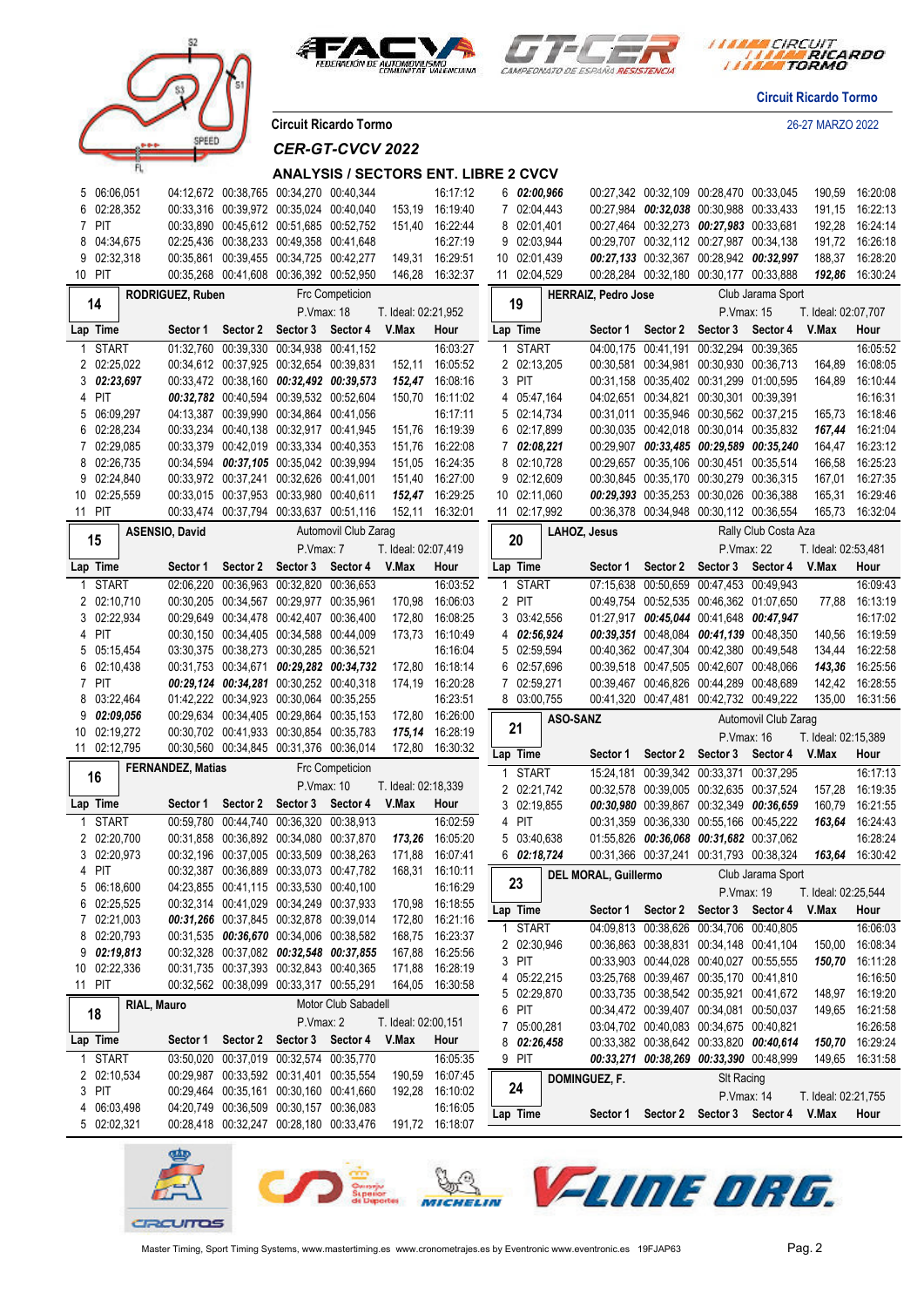





**Circuit Ricardo Tormo**

**Circuit Ricardo Tormo** 26-27 MARZO 2022

**SEET** 

*CER-GT-CVCV 2022*

#### **ANALYSIS / SECTORS ENT. LIBRE 2 CVCV**

| 1                                       | START            |  | 04:57,032              | 00:40,081                               | 00:51,192              | 00:40,966              |                     | 16:07:08             |
|-----------------------------------------|------------------|--|------------------------|-----------------------------------------|------------------------|------------------------|---------------------|----------------------|
| 2                                       | PIT              |  | 00:33,353              | 00:41,251                               | 00:35,282              | 00:51,108              | 168,31              | 16:09:49             |
| 3                                       | 07:55,695        |  | 06:03,170              | 00:38,640                               | 00:33,815              | 00:40,070              |                     | 16:17:45             |
| 4                                       | 02:24,369        |  | 00:31,828              | 00:37,693                               | 00:34,312              | 00:40,536              | 156,14              | 16:20:09             |
| 5                                       | 02:25,864        |  | 00:31,955              | 00:41,350                               | 00:33,238              | 00:39,321              |                     | 16:22:35             |
| 6                                       | 02:24,179        |  | 00:33,520              | 00:37,773                               | 00:33,666              | 00:39,220              |                     | 16:25:00             |
| 7                                       | PIT              |  | 00:31,604              | 00:39,647                               | 00:34,770              | 00:48,976              |                     | 16:27:35             |
|                                         |                  |  |                        |                                         |                        |                        |                     |                      |
|                                         | 25               |  | SANZ DE MADRID, M.     |                                         |                        | Smc Motorsport         |                     |                      |
|                                         |                  |  |                        |                                         | P.Vmax: 4              |                        | T. Ideal: 02:03,845 |                      |
|                                         | Lap Time         |  | Sector 1               | Sector 2                                | Sector 3               | Sector 4               | V.Max               | Hour                 |
| 1                                       | <b>START</b>     |  | 01:04,690              | 00:36,816                               | 00:32,784              | 00:37,554              |                     | 16:02:51             |
| 2                                       | 02:12,664        |  | 00:31,380              | 00:35,541                               | 00:30,656              | 00:35,087              | 179,50              | 16:05:04             |
| 3                                       | 02:09,167        |  | 00:29,995              | 00:34,340                               | 00:30,114              | 00:34,718              | 187,83              | 16:07:13             |
| 4                                       | PIT              |  | 00:28,508              | 00:33,593                               | 00:30,732              | 00:39,488              | 186,21              | 16:09:25             |
| 5                                       | 06:22,386        |  | 04:32,815              | 00:42,275                               | 00:31,656              | 00:35,640              |                     | 16:15:48             |
| 6                                       | 02:08,440        |  | 00:28,977              | 00:34,388                               | 00:30,160              | 00:34,915              | 185,14              | 16:17:56             |
| 7                                       | 02:07,060        |  | 00:28,230              | 00:33,975                               | 00:30,435              | 00:34,420              | 187,28              | 16:20:03             |
|                                         |                  |  |                        |                                         |                        |                        |                     |                      |
| 8                                       | 02:09,558        |  | 00:30,177              | 00:34,527                               | 00:30,578              | 00:34,276              | 186,74              | 16:22:13             |
| 9                                       | 02:05.889        |  | 00:28,808              | 00:32,950                               | 00:29,095              | 00:35,036              | 188,37              | 16:24:18             |
| 10                                      | 02:04,622        |  | 00:28,711              | 00:33,246                               | 00:29,052              | 00:33,613              | 186,74              | 16:26:23             |
| 11                                      | 02:07.097        |  | 00:28,495              | 00:34,049                               | 00:30,325              | 00:34,228              | 187,28              | 16:28:30             |
| 12                                      | 02:10,579        |  | 00:28,377              | 00:34,166                               | 00:30,310              | 00:37,726              | 187,83              | 16:30:41             |
| Motor Club Sabadell<br>PUIGMAL, Laurent |                  |  |                        |                                         |                        |                        |                     |                      |
|                                         | 26               |  |                        |                                         | P.Vmax: 1              |                        | T. Ideal: 02:02,633 |                      |
|                                         |                  |  |                        |                                         |                        |                        |                     |                      |
|                                         | Lap Time         |  | Sector 1               | Sector 2                                | Sector 3               | Sector 4               | V.Max               | Hour                 |
| 1                                       |                  |  |                        |                                         |                        | 00:34,873              |                     | 16:04:37             |
|                                         | <b>START</b>     |  | 02:57,072              | 00:35,367                               | 00:30,251              |                        |                     |                      |
| 2                                       | 02:05.046        |  | 00:28,165              | 00:33,373                               | 00:29,137              | 00:34,371              | 190,03              | 16:06:42             |
| 3                                       | 02:04,939        |  | 00:28,896              | 00:33,594                               | 00:28,819              | 00:33,630              | 191,15              | 16:08:47             |
| 4                                       | PIT              |  | 00:28,269              | 00:37,626                               | 00:34,378              | 00:45,304              | 192,28              | 16:11:12             |
| 5                                       | 04:53,327        |  | 03:10,606              | 00:36,534                               | 00:30,114              | 00:36,073              |                     | 16:16:06             |
| 6                                       | 02:04,560        |  | 00:28,616              | 00:32,709                               | 00:29,041              | 00:34,194              | 193,43              | 16:18:10             |
| 7                                       | 02:03,728        |  | 00:27,516              | 00:33,536                               | 00:29,035              | 00:33,641              | 192,28              | 16:20:14             |
| 8                                       | 02:07,124        |  | 00:28,524              | 00:34,982                               | 00:29,155              | 00:34,463              | 192,86              | 16:22:21             |
| 9                                       | 02:05,167        |  | 00:27,752              | 00:33,441                               | 00:30,283              | 00:33,691              | 192,28              | 16:24:26             |
| 10                                      | 02:04,305        |  | 00:28,112              | 00:32,668                               | 00:29,527              | 00:33,998              | 192,86              | 16:26:30             |
| 11                                      | 02:04,904        |  | 00:28,177              | 00:33,183                               | 00:29,366              | 00:34,178              | 190,59              | 16:28:35             |
| 12                                      | PIT              |  | 00:28,082              | 00:33,406                               | 00:30,129              | 00:47,075              | 192,86              | 16:30:54             |
|                                         |                  |  | HAMLYN, Alejandro      |                                         |                        | Smc Motorsport         |                     |                      |
|                                         | 27               |  |                        |                                         | P.Vmax: 6              |                        | T. Ideal: 02:10,318 |                      |
|                                         | Lap Time         |  | Sector 1               | Sector 2                                | Sector 3               | Sector 4               | V.Max               | Hour                 |
| 1                                       | <b>START</b>     |  |                        | 01:01.540 00:38.650                     |                        | 00:33,120 00:37,314    |                     | 16:02:50             |
|                                         |                  |  |                        |                                         |                        |                        |                     |                      |
| $\overline{c}$                          | 02:12,549        |  |                        | 00:31,313 00:34,673 00:30,858 00:35,705 |                        |                        | 157,28              | 16:05:02             |
| 3                                       | 02:43,470        |  | 00:57,374              | 00:37,240                               | 00:31,591              | 00:37,265              | 175,61              | 16:07:46             |
| 4                                       | PIT              |  | 00:32,086              | 00:37,220                               | 00:30,037              | 00:54,033              | 150,35              | 16:10:19             |
| 5                                       | 07:00,443        |  | 05:14,879              | 00:37,121                               | 00:31,663              | 00:36,780              |                     | 16:17:20             |
| 6                                       | 02:16,862        |  | 00:30,744              | 00:36,100                               | 00:32,440              | 00:37,578              | 175,61              | 16:19:36             |
| 7                                       | 02:13,715        |  | 00:30,282              | 00:37,735                               | 00:29,837              | 00:35,861              | 168,75              | 16:21:50             |
| 8<br>9                                  | 02:11,569<br>PIT |  | 00:30,158<br>00:30,170 | 00:35,302<br>00:34,618                  | 00:29,984<br>00:30,139 | 00:36,125<br>00:45,598 | 175,14<br>176,09    | 16:24:02<br>16:26:22 |

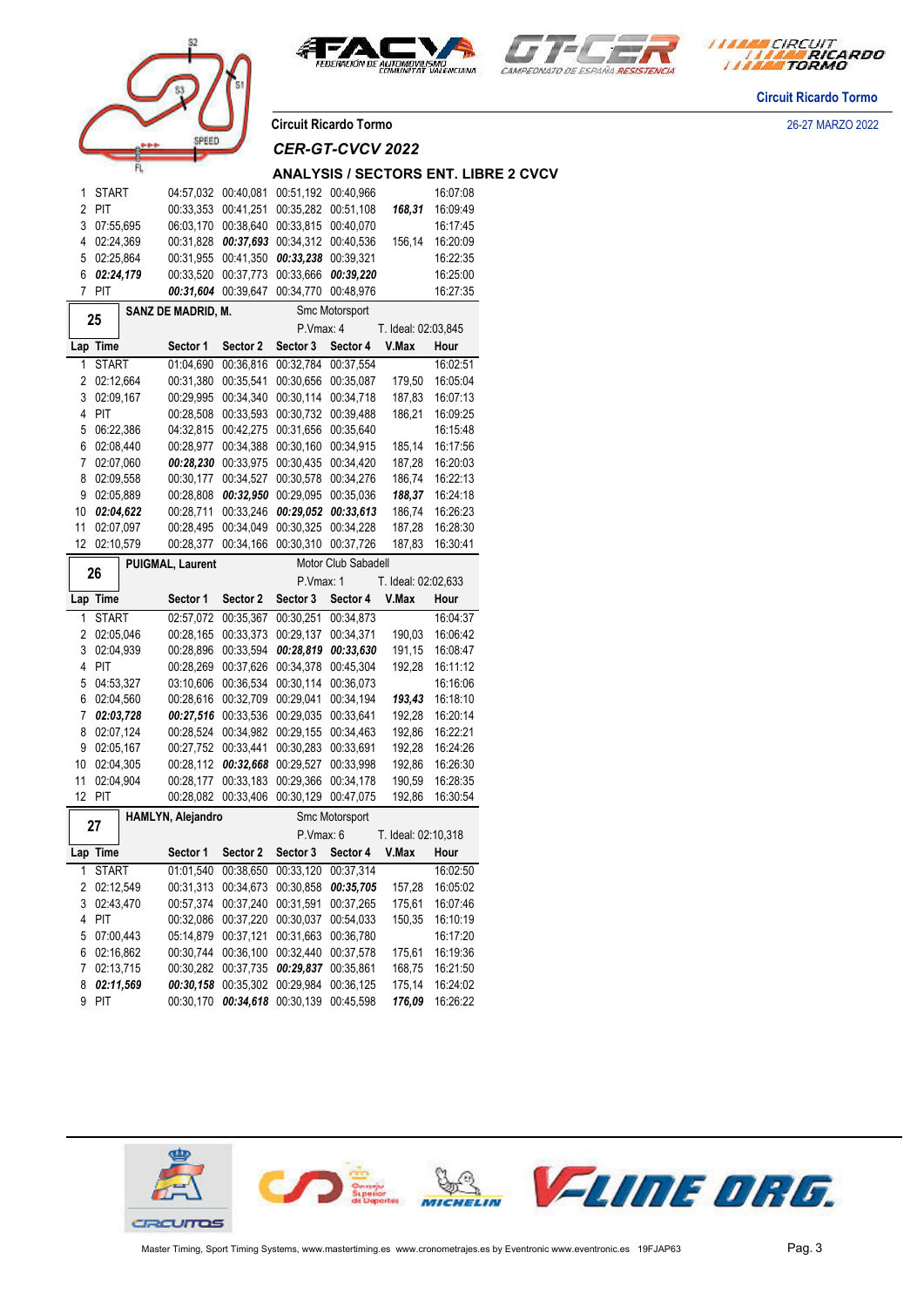



*I MARA CIRCUIT<br>I MARA RICARDO* 

**Circuit Ricardo Tormo**

**Circuit Ricardo Tormo** 26-27 MARZO 2022

# SPEET

Г

*CER-GT-CVCV 2022*

#### **Velocidades máximas ENT. LIBRE 2 CVCV**

|    | <b>Nombre</b>         | Equipo/Club          | Vehículo               |       |       |       | Mejores 5 velocidades máximas |       | Media | Max.  |
|----|-----------------------|----------------------|------------------------|-------|-------|-------|-------------------------------|-------|-------|-------|
| 26 | PUIGMAL, Laurent      | Motor Club Sabadell  | P. 308 RACING CUP      | 193,4 | 192,9 | 192,9 | 192,9                         | 192,3 | 192,9 | 193,4 |
| 31 | GONZALEZ, Bernard     | Frc Competición      | GINETTA G55 GT4        | 192,9 | 192,9 | 191,2 | 191,2                         | 188,9 | 191,4 | 192,9 |
| 18 | RIAL. Mauro           | Motor Club Sabadell  | P. 308 RACING CUP      | 192,9 | 192,3 | 192,3 | 191,7                         | 191,7 | 192,2 | 192,9 |
| 25 | SANZ DE MADRID, M.    | Smc Motorsport       | P. 308 RACING CUP      | 188,4 | 187,8 | 187,8 | 187,3                         | 187,3 | 187,7 | 188,4 |
|    | GAMÓN, Ander          | Real Circuito De Gua | MERCEDES AMG           | 177,5 | 174,7 | 173.3 | 170,1                         | 168,8 | 172,9 | 177,5 |
| 27 | HAMLYN, Alejandro     | Smc Motorsport       | P. RCZ RACING CUP      | 176,1 | 175.6 | 175,6 | 175,1                         | 168,8 | 174,2 | 176,1 |
| 15 | ASENSIO, David        | Automovil Club Zarag | R. CLIO IV CUP         | 175.1 | 174,2 | 173,7 | 172,8                         | 172,8 | 173,7 | 175,1 |
| 5  | VECINO, Jorge         | Motor Club Sabadell  | R. CLIO CUP IV         | 175,1 | 174,7 | 173,7 | 173,3                         | 173,3 | 174,0 | 175,1 |
| 6  | <b>BORRELL, Josep</b> | Motor Club Sabadell  | R. CLIO CUP IV         | 174,7 | 173.7 | 173.3 | 173.3                         | 172,8 | 173,5 | 174,7 |
| 16 | FERNANDEZ, Matias     | Frc Competicion      | AUDI TT                | 173,3 | 172,8 | 171.9 | 171,9                         | 171,0 | 172,2 | 173,3 |
| 9  | VALLES, Vicente       | Frc Competicion      | AUDI TT                | 172,3 | 172,3 | 171,9 | 171,9                         | 170,1 | 171,7 | 172,3 |
|    | OLIVER, Daniel        | R.A.C. Circuito Guad | R. CLIO CUP IV         | 170.1 | 168,3 | 167,4 | 167,0                         | 166,2 | 167,8 | 170,1 |
| 4  | RIVERA, Carlos        | Real Circuito De Gua | R. CLIO CUP IV         | 168,8 | 168,3 | 167.9 | 165,7                         | 165,3 | 167,2 | 168,8 |
| 24 | DOMINGUEZ, F.         | SIt Racing           | H. COUPE               | 168,3 | 156,1 |       |                               |       | 162,2 | 168,3 |
| 19 | HERRAIZ, Pedro Jose   | Club Jarama Sport    | R. CLIO CUP III        | 167,4 | 167,0 | 166,6 | 165,7                         | 165,7 | 166,5 | 167,4 |
| 21 | ASO-SANZ              | Automovil Club Zaraq | H. COUPE COPA          | 163,6 | 163,6 | 160,8 | 157,3                         |       | 161,3 | 163,6 |
| 12 | GONZCALVES, Luis M.   | Frc Competicion      | F. FIESTA ST           | 155,4 | 153,2 | 151,4 | 151,0                         | 149,3 | 152,1 | 155,4 |
| 14 | RODRIGUEZ, Ruben      | Frc Competicion      | F. FIESTA ST           | 152,5 | 152.5 | 152,1 | 152.1                         | 151,8 | 152,2 | 152,5 |
| 23 | DEL MORAL, Guillermo  | Club Jarama Sport    | H. ACCENT              | 150,7 | 150,7 | 150,0 | 149,7                         | 149,7 | 150,1 | 150,7 |
|    | <b>GRIÑON-OLIVA</b>   | Ac Zaragoza          | H. ACCENT FASE II      | 145,6 | 145,0 | 143,7 | 140,0                         | 132,0 | 141,2 | 145,6 |
| 3  | PEREZ, Fco Javier     | SIt Racing           | PEUGEOT 206            | 144,6 |       |       |                               |       | 144,6 | 144,6 |
| 20 | LAHOZ, Jesus          | Rally Club Costa Aza | A. R. GTV 1750 1ªSERIE | 143,4 | 142,4 | 140,6 | 135,0                         | 134,4 | 139,2 | 143,4 |